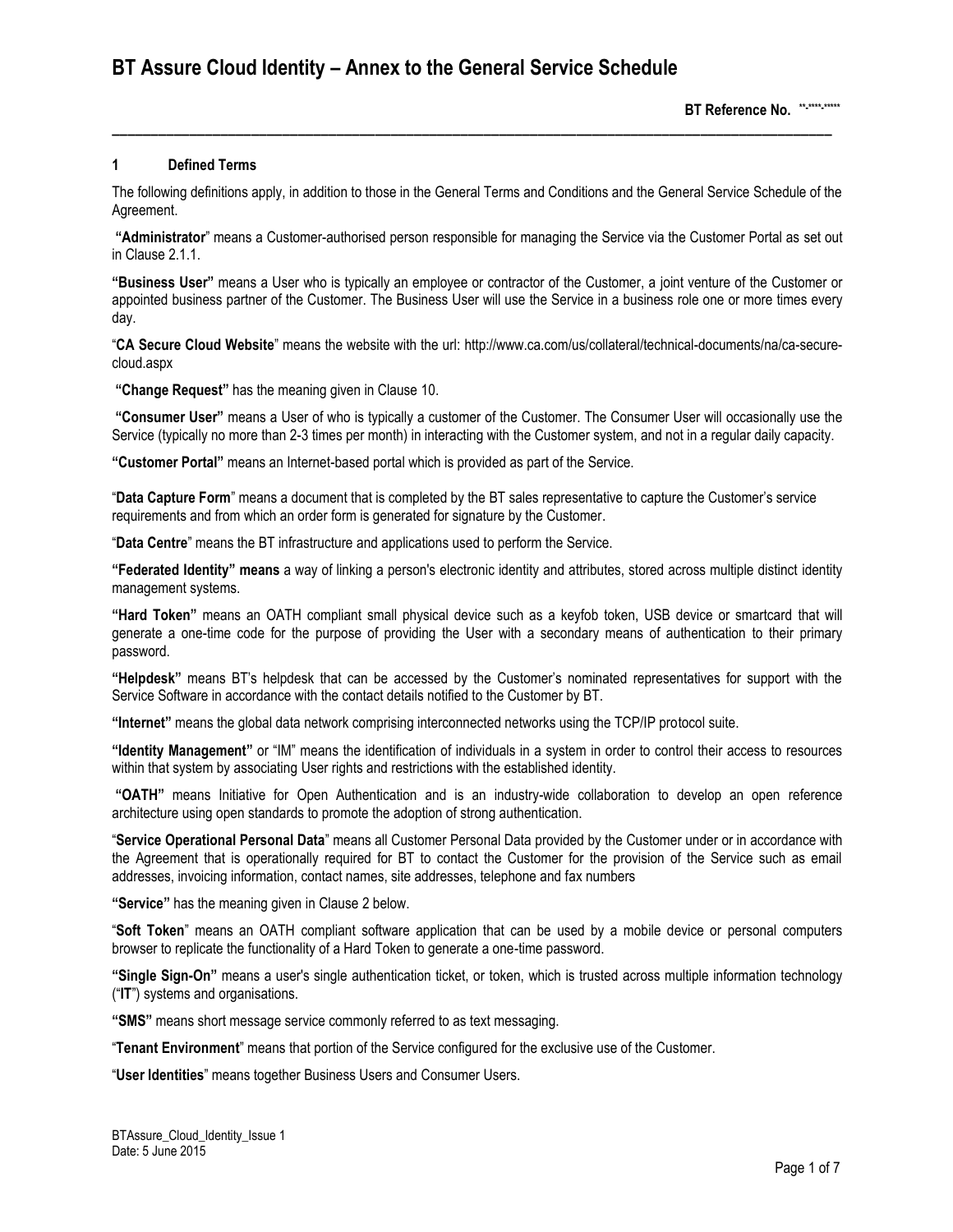# **2 Service Overview**

BT Assure Cloud Identity is a BT hosted cloud-based identity and access management service that provides the Customer with functionality for centralised Identity Management and allowing Users to access and sign-on to cloud-based services and onpremise applications. The Service comprises the standard components set out in Clauses 2.1 to 2.3 inclusive together with a minimum of one of the optional components set out in Clauses 2.4 to 2.8.

**\_\_\_\_\_\_\_\_\_\_\_\_\_\_\_\_\_\_\_\_\_\_\_\_\_\_\_\_\_\_\_\_\_\_\_\_\_\_\_\_\_\_\_\_\_\_\_\_\_\_\_\_\_\_\_\_\_\_\_\_\_\_\_\_\_\_\_\_\_\_\_\_\_\_\_\_\_\_\_\_\_\_\_\_\_\_\_\_\_\_\_\_\_**

# **2.1 Customer Portal**

- 2.1.1 The Customer Portal enables Users to access features and functionality the Customer makes available to them. Such features and functionality will be as specified on the Data Capture Form.
- 2.1.2 The Customer Portal enables the Administrator) to access the Service for the purposes of managing and configuring the Service. This will include but not be limited to:
	- (a) deleting and suspending User accounts;
	- (b) authorising access requests from Users;
	- (c) accessing management reports;
	- (d) reviewing statistics and usage information related to the Service.
- 2.1.3 The Customer Portal allows Users to access the Service and to sign on to cloud services and on-premise applications, administer their account and request access to additional cloud services and on-premise applications.
- 2.1.4 Administrators will be able to access a range of management reports via the Customer Portal that will enable them to view details about individual Users, transactions, Service usage and status.

### **2.2 Project Managed Set up**

- 2.2.1 BT will coordinate the Service set-up liaising with the Customer as required.
- 2.2.2 BT will provide technical support to:
	- (a) create the Tenant Environment;
	- (b) configure the service components ordered by the Customer; and
	- (c) assist the Customer in configuring the Service ready for it to begin integrating its applications.

# **2.3 Help Desk and Fault Reporting**

- 2.3.1 BT will provide a Helpdesk to enable the Administrator to report faults in the Service.
- 2.3.2 The Helpdesk will be available 24 hours a day 7 days a week.

### **2.4 Identity Management**

- 2.4.1 IM allows the Customer to manage the identities of Users.
- 2.4.2 IM allows the Customer to grant Users access rights to applications and data dependant on the Users role, including registration and deregistration of Users, resetting of passwords and access to reports.

### **2.5 Federated Identity and Single Sign-On**

Federated Identity and Single Sign-On allows Users access to predefined on-premise applications and cloud applications through the passing of identity information between organisations where a trust relationship exists.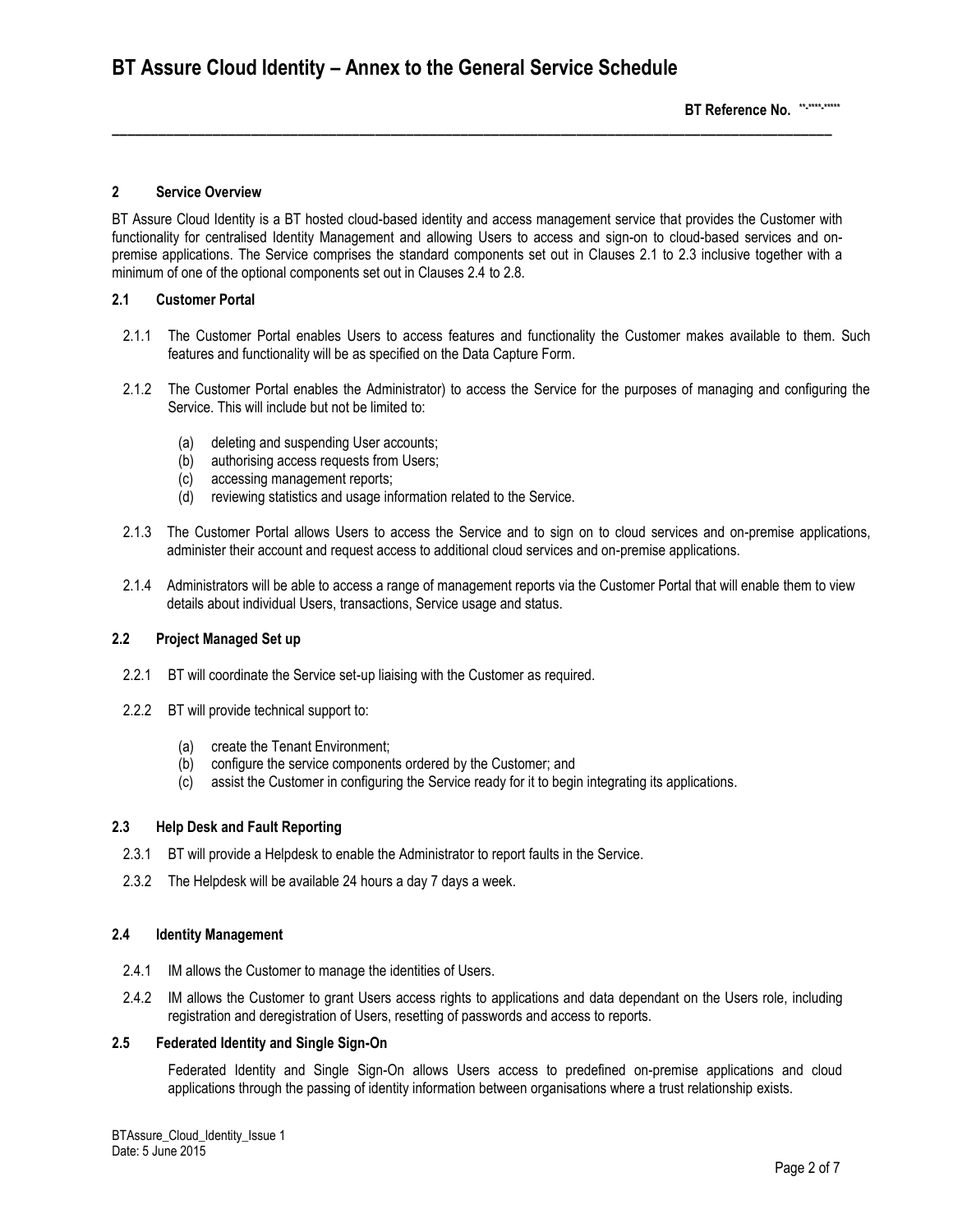### **2.6 Advanced Authentication**

2.6.1 Advanced Authentication provides the Customer with a centralised authentication service. It supports a range of authentication methods including security question and answer, one-time password delivered via SMS/email/voice, Hard Token and Soft Token.

**\_\_\_\_\_\_\_\_\_\_\_\_\_\_\_\_\_\_\_\_\_\_\_\_\_\_\_\_\_\_\_\_\_\_\_\_\_\_\_\_\_\_\_\_\_\_\_\_\_\_\_\_\_\_\_\_\_\_\_\_\_\_\_\_\_\_\_\_\_\_\_\_\_\_\_\_\_\_\_\_\_\_\_\_\_\_\_\_\_\_\_\_\_**

- 2.6.2 Risk based authentication builds a risk score to establish how genuine a User access request to a system is using a range of information that is captured at the time of authentication. This includes velocity checks, zone hopping, Internet Protocol ("IP") address blacklisting and step-up authentication and device identification.
- 2.6.3 If the Customer subscribes to Advanced Authentication it may in its sole discretion and subject to Clause 2.8 purchase Hard Tokens from BT.

### **2.7 Additional Technical Support**

The Customer may in its sole discretion request BT to supply additional technical support to assist the Customer with integration of its applications onto the Service. BT will notify the Customer of the Charges that will apply before support is provided.

# **2.8 Hard Tokens**

- 2.8.1 BT will deliver the Hard Tokens to the Customer. The Customer will be responsible for onward distribution to its Users.
- 2.8.2 BT will pass risk but not title-in the Hard Tokens to the Customer at the time of delivery. BT will pass title in the Hard Tokens when it has received full payment of the Charges for it.
- 2.8.3 Until BT receives payment in full for the Hard Tokens, the Hard Tokens will appear in the Customer's books in the name of BT
- 2.8.4 Hard Tokens purchased from BT under this Agreement will be covered by a one year warranty from the date of purchase as follows:
	- (a) If the Customer reports a fault during the warranty period as set out in the Product Handbook and the fault is due to faulty design, manufacture, material or BT's negligence, BT will replace the Hard Token provided that the Hard Token has been properly kept and maintained and used in accordance with the manufacturer's or BT's instructions.
	- (b) The Customer will return the faulty Hard Token to BT if requested by BT.
	- (c) The Hard Token warranty does not cover fair wear and tear.

### **2.9 Export Control**

- 2.9.1 The Parties acknowledge that:
	- (a) Hard Tokens, and technical information (including, but not limited to, service, technical assistance and training) provided under this Agreement may be subject to export laws and regulations of other countries; and
	- (b) any use or transfer of the Hard Tokens and technical information will be in compliance with all applicable regulations and international trade sanctions.
- 2.9.2 The Parties will not use, distribute, transfer, or transmit the Hard Tokens, or technical information, except in compliance with all applicable export regulations and trade sanctions.
- 2.9.3 If requested by either Party, the other Party will sign written assurances and other export-related documents to comply with all applicable export regulations.

### **3 Service Delivery**

BT will:

- 3.1 establish and configure a Tenant Environment that is for the exclusive use of the Customer and its Users;
- 3.2 activate and configure the Service components that the Customer has ordered;
- 3.3 bulk load identity information onto the Service that the Customer provides to BT using an agreed format;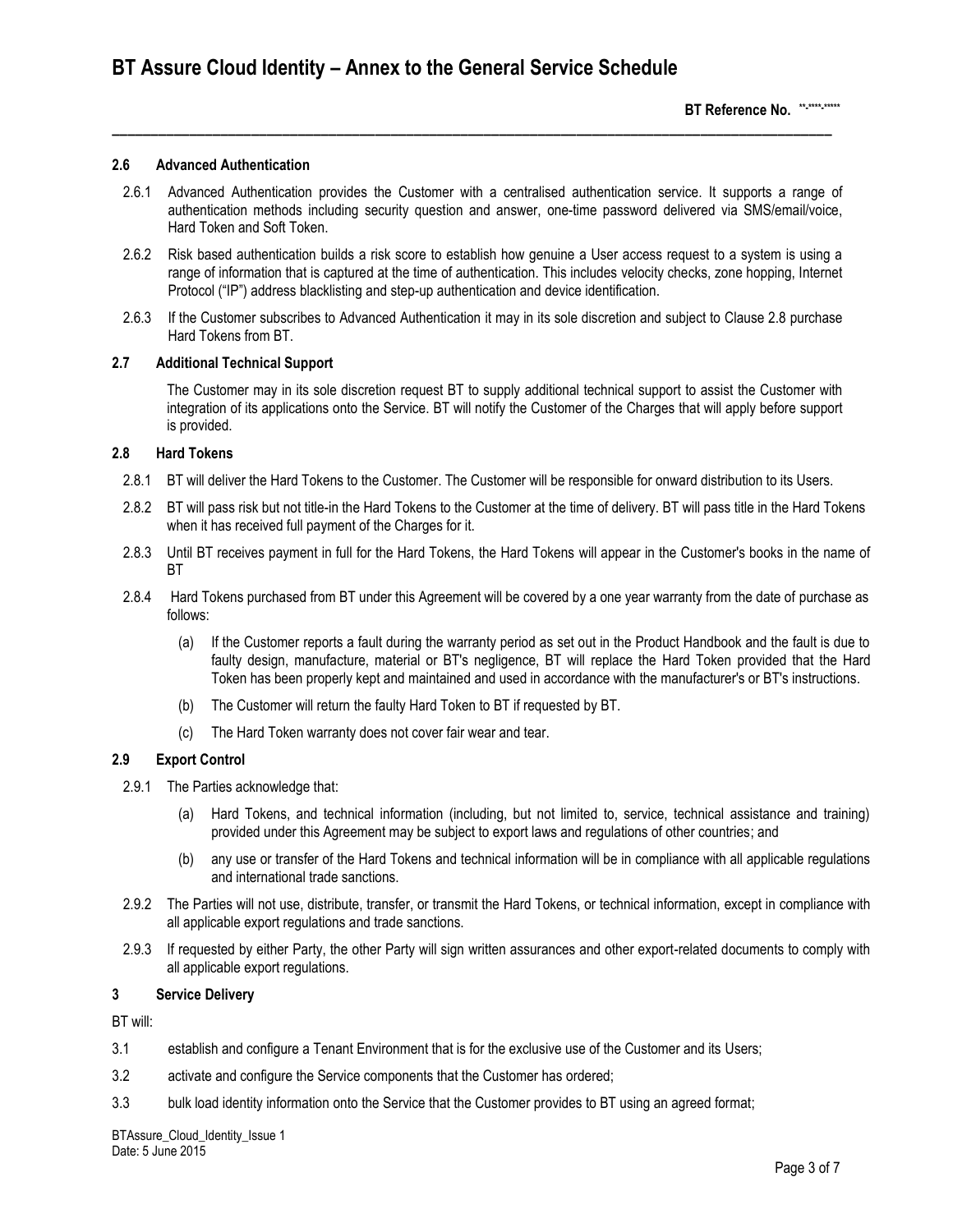# **BT Assure Cloud Identity – Annex to the General Service Schedule**

**BT Reference No. \*\*-\*\*\*\*-\*\*\*\*\***

3.4 connect and integrate the Service to applications specified by the Customer for which predefined application connectors exist;

**\_\_\_\_\_\_\_\_\_\_\_\_\_\_\_\_\_\_\_\_\_\_\_\_\_\_\_\_\_\_\_\_\_\_\_\_\_\_\_\_\_\_\_\_\_\_\_\_\_\_\_\_\_\_\_\_\_\_\_\_\_\_\_\_\_\_\_\_\_\_\_\_\_\_\_\_\_\_\_\_\_\_\_\_\_\_\_\_\_\_\_\_\_**

- 3.5 provide a number of technical/consultancy support days, as specified on the Data Capture Form and agreed between BT and the Customer, to assist the Customer's integration of its applications with the Service;
- 3.6 provide Customer Administrator login details for the Customer Portal to enable the Administrator to access the identity information the Customer has supplied to BT and management reports, and to administer the Service;
- 3.7 BT will use its reasonable endeavours to enable the Service within twenty (20) Business Days from the date that a correctly completed Order and all technical information reasonably required by BT has been received by BT from the Customer, subject to which service component(s) are selected by the Customer;
- 3.8 notify the Customer that the Service has been enabled and provide activation support to the Customer to ensure the Customer has access to the Customer Portal to enable configuration of the Service. The Operational Service Date will be the date BT notifies the Customer that the Service has been enabled.
- 3.9 Upon expiration or termination of this Service Annex the Customer agrees that all Customer Data, including any logs, files and backups will be deleted by BT. Subject to payment of an additional charge, the Customer may in its sole discretion request that BT holds such Customer Data for an additional thirty (30) days by giving written notice to BT no more than sixty (60) days and no less than thirty (30) days prior to expiration or termination of this Service Annex.
- 3.10 BT will provide a fully resilient architecture located across two physically separate Data Centres with mirrored processors and databases operating, subject to Clause 8, twenty-four (24) hours a day, seven (7) days a week.
- 3.11 BT will log all incidents affecting the Service reported to the Helpdesk by the Customer and discuss it with the Customer to try to determine the problem. Where BT is unable to resolve a logged fault immediately it will be passed to the second line technical support team to investigate and resolve as necessary. Fault reports will only be accepted by BT from nominated Administrators and not from Users.

# **4. Service Operational Personal Data**

- 4.1 In order for BT to provide and support the Service BT may in its sole discretion use Service Operational Personal Data in order to:
	- 4.1.1 process, track and fulfil Orders for Service;
	- 4.1.2 deliver and commission the Service;
	- 4.1.3 process, track and resolve incidents with the Service;
	- 4.1.4 administer access to online portals relating to the Service;
	- 4.1.5 compile, dispatch and manage the payment of invoices relating to the Service;
	- 4.1.6 manage the Agreement and resolve any disputes relating to it; or
- 4.1.7 respond to general queries relating to the Service.
- 4.2 BT may in its sole discretion use the Service Operational Personal Data to send additional information concerning the Service or related services to the Customer. If this information includes marketing materials BT will provide a mechanism for the recipient to elect not to receive such communications in the future.

# **5. Minimum Period of Service**

The Minimum Period of Service will be one (1) year from the Operational Service Date unless otherwise agreed by BT or as set out in Clause 10.2.2.

# **6. BT Service Management Boundary**

6.1 If the Customer uses the Internet to access the Service the SMB is the interface between BT's network and the Internet. The Service excludes the Customer's Internet transport and configuration.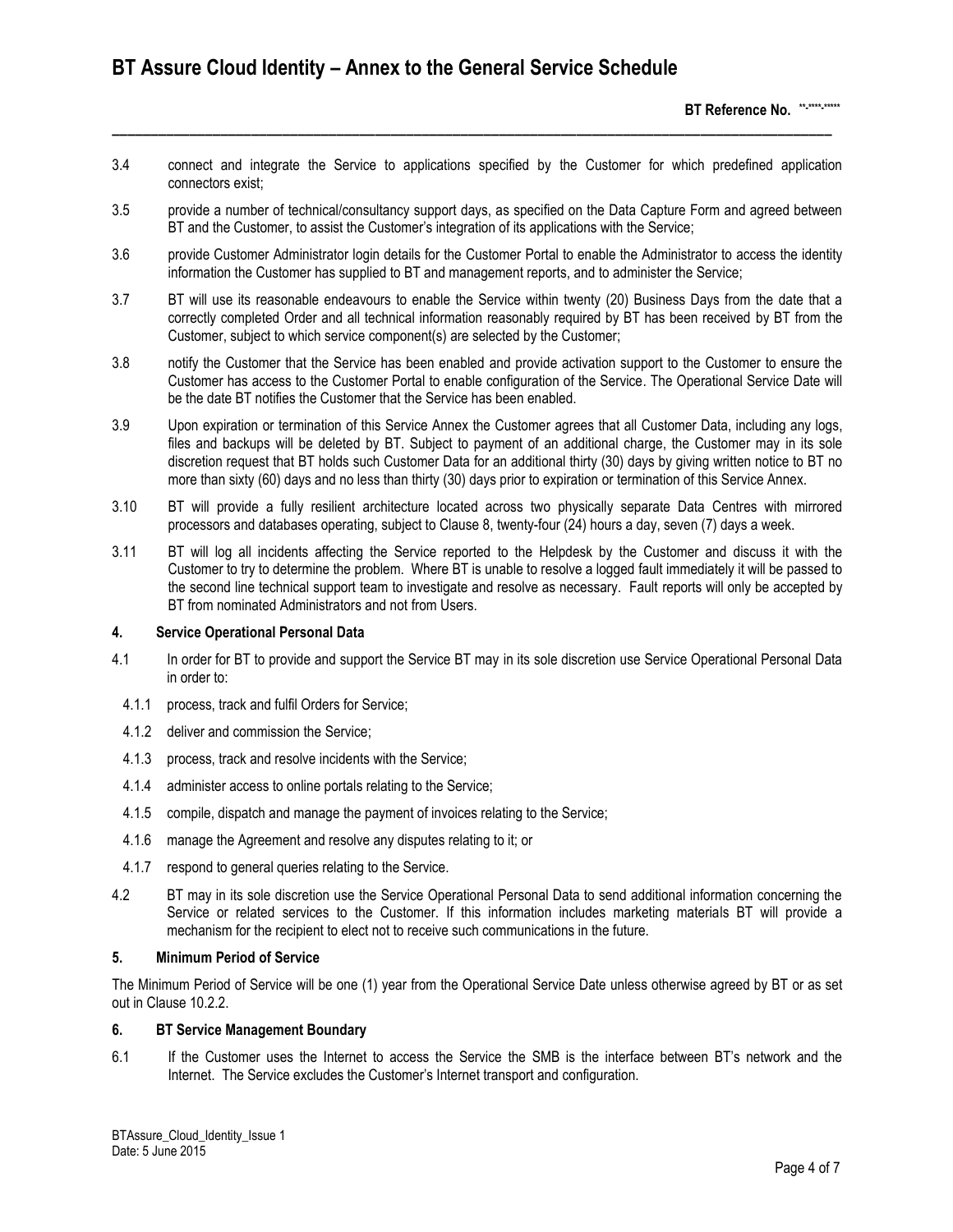6.2 If the Customer orders a BT provided dedicated link to access the Service BT will supply this under a separate agreement and the SMB will be at the point of connection to the Data Centre.

**\_\_\_\_\_\_\_\_\_\_\_\_\_\_\_\_\_\_\_\_\_\_\_\_\_\_\_\_\_\_\_\_\_\_\_\_\_\_\_\_\_\_\_\_\_\_\_\_\_\_\_\_\_\_\_\_\_\_\_\_\_\_\_\_\_\_\_\_\_\_\_\_\_\_\_\_\_\_\_\_\_\_\_\_\_\_\_\_\_\_\_\_\_**

### **7. WEEE Regulations**

The Customer will:

- 7.1 be responsible under Regulation 9 of the Waste Electrical and Electronic Equipment Regulations 2006 ("the WEEE Regulations") for the costs of collection, treatment, recovery, recycling and environmentally sound disposal of any equipment supplied under the Contract that has become waste electrical and electronic equipment ("WEEE"). BT and the Customer acknowledge that for the purposes of Regulation 9 this Clause is an agreement stipulating other financing arrangements for the collection, treatment, recovery, recycling and environmentally sound disposal of WEEE;
- 7.2 be responsible for any information recording or reporting obligations imposed by the WEEE Regulations; and
- 7.3 indemnify BT against any claims or legal proceedings that are brought or threatened against BT by a third party which would not have been caused or made had the Customer fulfilled its express or implied obligations under this Clause or in connection with the WEEE Regulations. BT will notify the Customer of any such claims or proceedings and keep the Customer informed as to the progress of such claims or proceedings.

# **8. Service Levels**

- 8.1 The Service Levels set out in Clause 7 of the General Service Schedule will not apply to the Service.
- 8.2. BT will aim to make the Service available 24 hours per day, 7 days per week, 365 days per year.
- 8.3 Certain components of the Service have a target availability as set out in the table below. The target availability levels exclude all periods of Planned Maintenance or updates.

| <b>Service Component</b>       | <b>Target service level availability</b> |
|--------------------------------|------------------------------------------|
| <b>Identity Management</b>     | 99.5%                                    |
| Single Sign-on                 | 99.9%                                    |
| <b>Advanced Authentication</b> | 99.9%                                    |
| Customer Portal                | 99.0%                                    |

8.4 BT will provide the Service with a target that 95% of transaction requests will be responded to within 1 second of receipt of the request by the Service, subject to the availability and performance of the Internet or any third party networks and applications.

### **9. Customer Responsibilities**

The Customer will:

- 9.1 be solely responsible for the provision, maintenance and payment for its access connection to the Internet or any equipment necessary to access the Service;
- 9.2 supply BT with all its technical data and any other information BT may reasonably request from time to time to enable BT to supply the Service;
- 9.3 be responsible for communication with Users. Communication between BT and the Customer will be via nominated Administrators;
- 9.4 inform BT within five (5) working days if the number of User Identities increases by more than 5 percent from the number of User Identities set out on the Order form. In these circumstances, or if BT can demonstrate by management reports that the number of User Identities exceeds that limit, BT may in its sole discretion increase the Charges;
- 9.5 create its own login/password combinations for Administrators and Users to access the Customer Portal;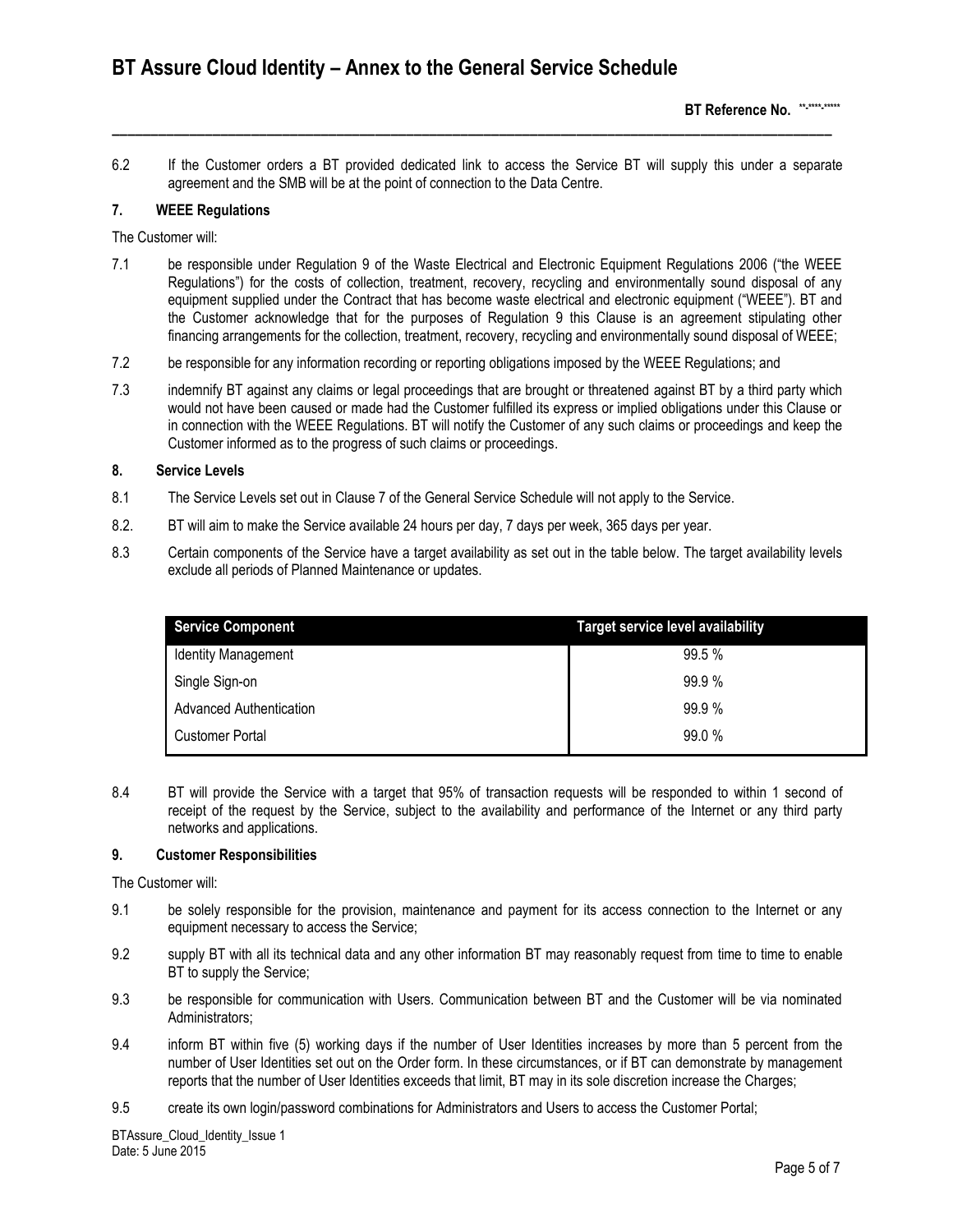9.6 order the appropriate Service components and one User identity for every Business User and Consumer User. Each User identity purchased by the Customer may be used only by a single individual and a User identity may never be shared between or used by more than one individual. The Customer acknowledges and agrees that a User identity will only be transferred from one individual to another if the original individual is no longer permitted to access, and does no longer access, the Service.

**\_\_\_\_\_\_\_\_\_\_\_\_\_\_\_\_\_\_\_\_\_\_\_\_\_\_\_\_\_\_\_\_\_\_\_\_\_\_\_\_\_\_\_\_\_\_\_\_\_\_\_\_\_\_\_\_\_\_\_\_\_\_\_\_\_\_\_\_\_\_\_\_\_\_\_\_\_\_\_\_\_\_\_\_\_\_\_\_\_\_\_\_\_**

- 9.7. The Customer will provide details to BT of the Administrators who are authorised to report faults or Service issues to the BT Helpdesk. The Customer will establish its own internal support processes and help desk for Users.
- 9.8 The Customer will maintain compliance with regulatory and data protection laws and seek the necessary agreements from Users for their data to be stored and processed using the Service.
- 9.9 The Customer will connect its application(s) to the Service using predefined web interfaces and standards based protocols, including Security Assertion Markup Language (SAML), WS-Federation, WS-Trust, OpenID, OAuth and SCIM, as set out on the CA Secure Cloud Website. Users and Administrators will access the Service via the Customer Portal.

### **10. Changes to Customer Requirements**

- 10.1 The Customer may in its sole discretion request BT to:
	- 10.1.1 add Users to an existing Service; and/or
	- 10.1.2 add Service components to the existing Service;

which will be agreed by the Parties in an additional Order ("Change Request").

- 10.2. If a Change Request is made:
	- 10.2.1 more than 90 days prior to the end of the Minimum Period of Service or subsequent Minimum Period of Service the Charges will be increased in accordance with the Change Request; or
	- 10.2.2 within 90 days or less prior to the end of the Minimum Period of Service or subsequent Minimum Period of Service, the Charges will be increased in accordance with the Change Request and a new Minimum Period of Service will apply as set out in the Change Request.

# **11. Charges and Payment Terms**

- 11.1. The Customer will pay the Charges in accordance with the General Terms and Conditions of this Agreement.
- 11.2. The Charges for the Service will comprise some or all of the following components, depending on the option(s) selected by the Customer:

| Pricing<br>Component                         | <b>One-time Charge</b>                                              | <b>Recurring Charge</b> | <b>Notes</b>                                                                                                                                                                                                                                |
|----------------------------------------------|---------------------------------------------------------------------|-------------------------|---------------------------------------------------------------------------------------------------------------------------------------------------------------------------------------------------------------------------------------------|
| Tenant<br>Environment set<br>up fee          | Fixed Charge for setting<br>the Tenant<br>up<br>Environment.        | N/A                     | Fixed Charge for establising a<br>unique domain on the Service for<br>the exclusive use of the Customer,<br>creation of Administrator accounts.<br>bulk up-load of User identity<br>information and set-up of the<br><b>Customer Portal</b> |
| Per<br>Service<br>component<br>set<br>up fee | Fixed Charge for the<br>setup of each Service<br>component ordered. | N/A                     | This Charge will be applied for<br>each of the Identity Management,<br>Single Sign-on and Advanced<br>Authentication service components<br>ordered by the Customer.                                                                         |